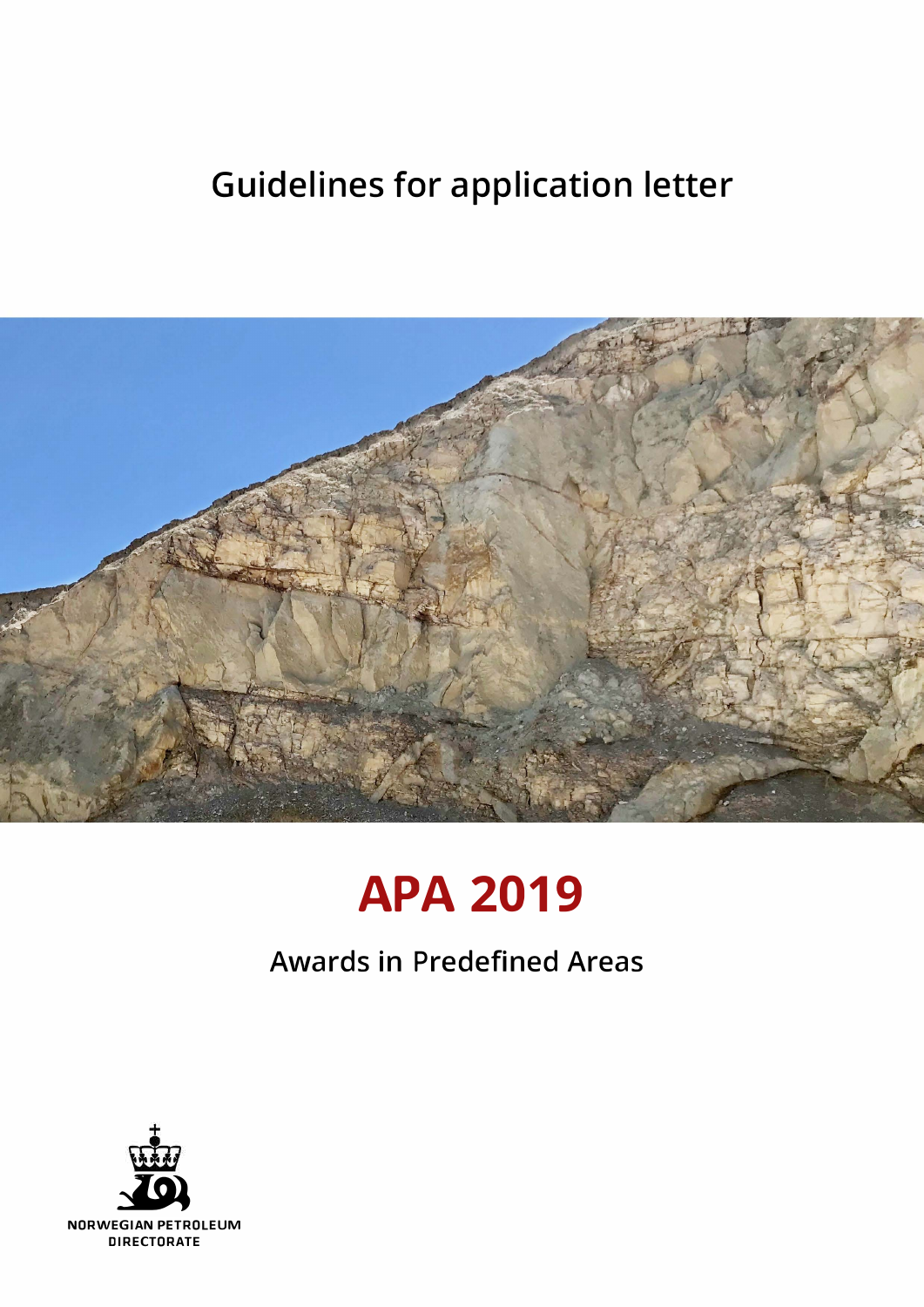#### **APPLICATION LETTER FROM COMPANY WITH APPLICATION TO APA 2019**

A formal application letter containing an overview of all applications the company is submitting, both individually and as a participant in group applications, must be delivered by the application deadline. The application letter must contain the following:

- 1. Applicant and contacts
- 2. Form with list of applications
- 3. Map of applied area
- 4. Brief description of the application(s)
- 5. Copy of receipt for paid application fee

#### **1. Applicant and contacts**

State the company name, address and nationality, as well as the name, title, telephone number and email address of the contact person(s). At least two contacts should be available in Norway for Norwegian authorities throughout the application period until award.

#### **2. Application list**

Copy of table 5: "Application list from company".

The applications should be listed in prioritised order, with information about the proposed operator and distribution of ownership interests. Table 5 is in the Excel workbook "CompanyInformation" on the NPD's website at: [www.npd.no/apa2019.](https://www.npd.no/apa2019) The worksheet can be completed in Norwegian or English when a selection does not have to be made from a dropdown menu. Additional rows can be added to the form.

| Correct name of company from list |                                                        |        |                                                                     |                                                        |                         |                                                             |       |       |                          |                  |
|-----------------------------------|--------------------------------------------------------|--------|---------------------------------------------------------------------|--------------------------------------------------------|-------------------------|-------------------------------------------------------------|-------|-------|--------------------------|------------------|
| Priority<br>( > 0)                | Application for<br>Production<br>License in<br>blocks: | Region | If application for<br>additional<br>$\text{acreage}^1$ ,<br>PL no.: | Participants<br>(Correct name of company from<br>list) | $\circ$<br>P<br>$O/P^2$ | Participation share $[%]$ <sup>3</sup><br>$(0.00001 - 100)$ |       |       | Application<br>delivered | Fee paid         |
|                                   |                                                        |        |                                                                     |                                                        |                         | Preferred                                                   | Lower | Upper | by: <sup>4</sup>         | by: <sup>4</sup> |
|                                   |                                                        |        |                                                                     |                                                        |                         |                                                             |       |       |                          |                  |
|                                   |                                                        |        |                                                                     |                                                        |                         |                                                             |       |       |                          |                  |
|                                   |                                                        |        |                                                                     |                                                        |                         |                                                             |       |       |                          |                  |
|                                   |                                                        |        |                                                                     |                                                        |                         |                                                             |       |       |                          |                  |
| $\overline{2}$                    |                                                        |        |                                                                     |                                                        |                         |                                                             |       |       |                          |                  |
|                                   |                                                        |        |                                                                     |                                                        |                         |                                                             |       |       |                          |                  |
|                                   |                                                        |        |                                                                     |                                                        |                         |                                                             |       |       |                          |                  |
|                                   |                                                        |        |                                                                     |                                                        |                         |                                                             |       |       |                          |                  |
|                                   |                                                        |        |                                                                     |                                                        |                         |                                                             |       |       |                          |                  |
| 3                                 |                                                        |        |                                                                     |                                                        |                         |                                                             |       |       |                          |                  |
|                                   |                                                        |        |                                                                     |                                                        |                         |                                                             |       |       |                          |                  |
|                                   |                                                        |        |                                                                     |                                                        |                         |                                                             |       |       |                          |                  |
|                                   |                                                        |        |                                                                     |                                                        |                         |                                                             |       |       |                          |                  |

#### **Table 5: Application list from company**

*<sup>1</sup> Additional acreage: where discoveries or mapped prospects extend into announced area from an existing production licence with the same licensee(s) and ownership interests, indicate licence number.*

*2 O= operator, P= partner, O/P= no particular preference regarding operator or partner status.*

<sup>3</sup> The size of the ownership interests primarily preferred, as well as an upper and lower limit which the applicant can accept, in an *interval between 0.00001 and 100%. The ownership interests must be in accordance with the interests listed in the application summaries in each application.*

*<sup>4</sup> Place an X by the company actually delivering the application, individually or on behalf of the group. Place an X by the company that paid the application fee, individually or on the behalf of the group.*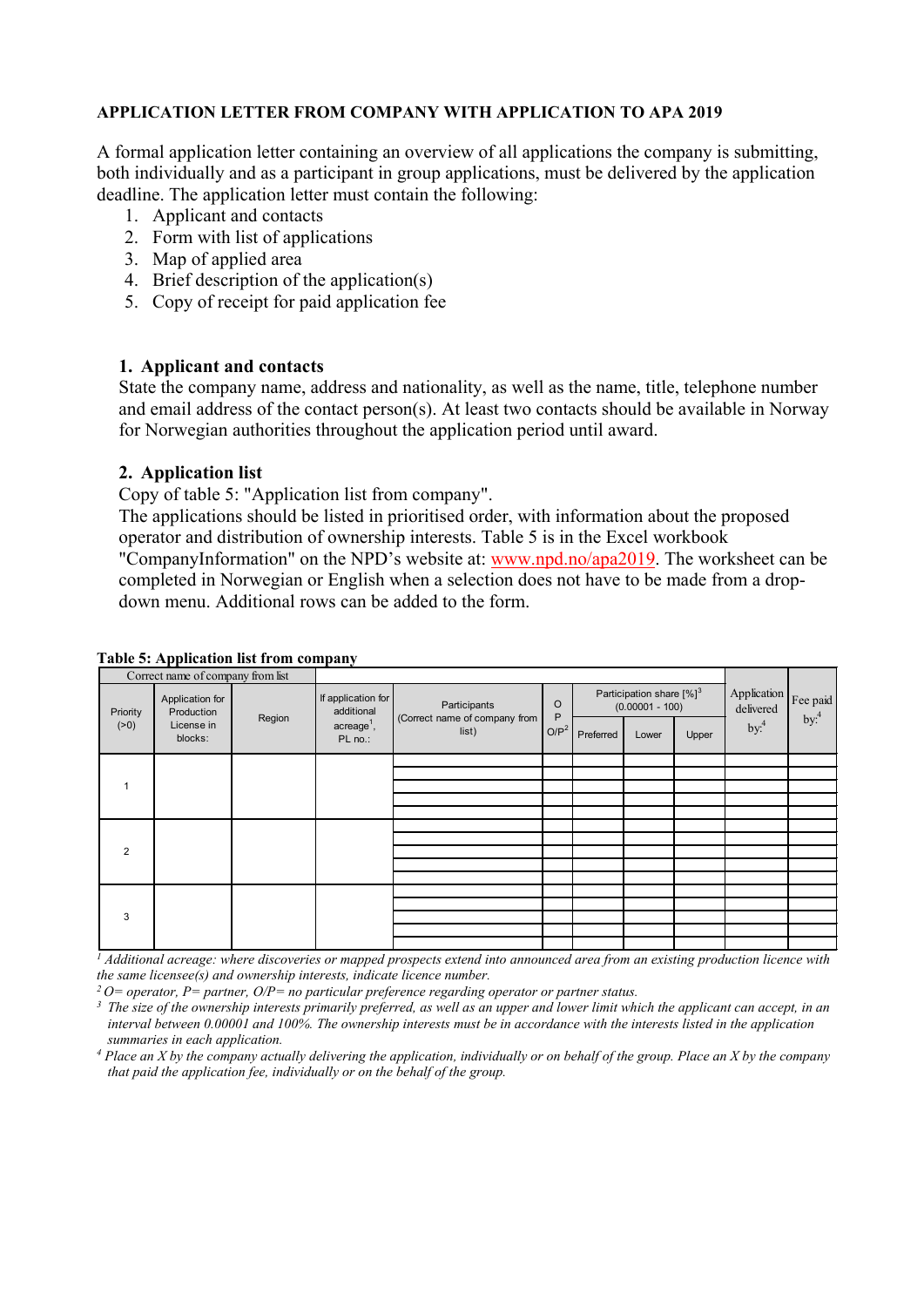#### **3. Map of the applied area**

The following must be included in an application submitted by a company:

A map with geographic coordinates, block number and scale that shows applied for acreage and outlines of the mapped discoveries, prospects and leads.

When applying for a stratigraphic production licence, please specify the stratigraphic interval being applied for.

A company that is part of an application submitted by another company does not need to submit the information mentioned above.

#### **4. Summary of application(s)**

Brief text which provides a background for what each application includes, with comments on priority, ownership interests and operator requests, as well as other issues the applicant wishes to express. The summary must be limited to no more than 1 page.

#### **5. Receipt for paid application fee**

A scanned copy of the receipt must be enclosed as a separate file with the application letter. Name the file *"Application fee (block number)"*. If the company is participating in a group application and the fee is paid by one of the other group members on behalf of the group, this must be indicated by marking an X in the application form.

#### **Submission and attachments**

All applicants must submit a formal application letter with an overview of all applications the company participates in, both individually and as a group (AMI). The application letter must be sent together with the company information and receipt(s) for paid application fee, if applicable, to both the Norwegian Petroleum Directorate and the Ministry of Petroleum and Energy.

#### The Norwegian Petroleum Directorate

The files must be saved in one folder named *tfo2019-applicationletter-"companyname"* and the folder must subsequently be compressed ("zipped"). The folder must not contain subfolders and the file must not be protected by password.

The submission must be named *tfo2019-applicationletter-"companyname"* and submitted via L2S Authority Communication to the Norwegian Petroleum Directorate.

#### The Ministry of Petroleum and Energy

The files shall be sent to the Ministry of Petroleum and Energy (MPE) in any electronic format. L2S Authority Communication is one possible solution for submitting this year.

The deadline for submission is **12:00 noon on Tuesday, 27 August 2019**. Applicants are encouraged to submit in good time before the deadline.

A receipt for the received application letter will be sent. Please allow for some handling time.

Files must be named as follows:

| Name of file                       | Format | <b>Description</b>                  |
|------------------------------------|--------|-------------------------------------|
| Application letter_"Company name"  | .pdf   | <b>Application letter</b>           |
| Company information_"Company name" | .pdf   | Company information                 |
| CompanyInformation                 | .xlsx  | Excel workbook "CompanyInformation" |
| Application fee_"block number"     | .pdf   | Receipt of paid application fee     |
| Annual report_"company name"       | .pdf   | Annual report                       |
| Quarterly statement_"date"         | .pdf   | Latest quarterly financial report   |